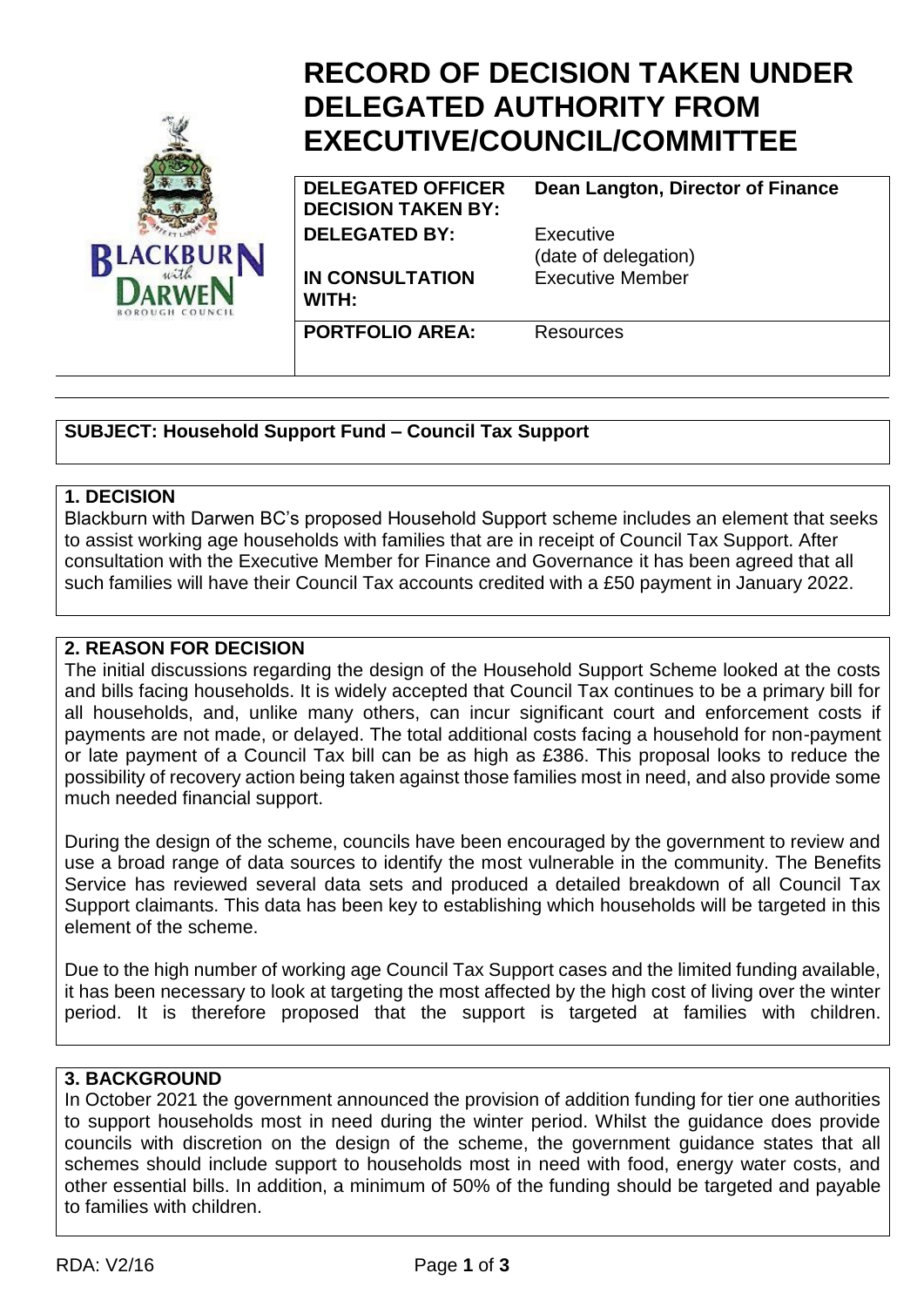Blackburn with Darwen BC's proposed scheme includes support with free school meals during holiday periods and an extensive partnership with voluntary sector organisations to deliver financial support. This report deals with the element of the proposed scheme that seeks to assist working age households with families that are in receipt of Council Tax Support.

# **4. OPTIONS CONSIDERED AND REJECTED**

As the scheme guidance was to support the most vulnerable households with bills over the winter period, the initial discussions identified the most pressing costs for families. Once it had been accepted that the council tax bill was a primary bill for households, the issue was who should receive the support and how much should be awarded.

In deciding the targeted group and the amount, we looked at the large households, i.e. those with children and a value that would be material to the cost of the council tax bill. After discussion on the matter it was agreed that £50 would be a suitable value.

### **5. POLICY IMPLICATIONS**

A full policy document for the full Household Support scheme is contained within the Adult Services and Public Health Executive Board decision paper.

# **6. FINANCIAL IMPLICATIONS**

The support with Council Tax bills outlined in this report is fully funded by the Government.

# **7. LEGAL IMPLICATIONS**

None.

#### **8. RESOURCE IMPLICATIONS**

Any additional work required will be undertaken from within existing resources.